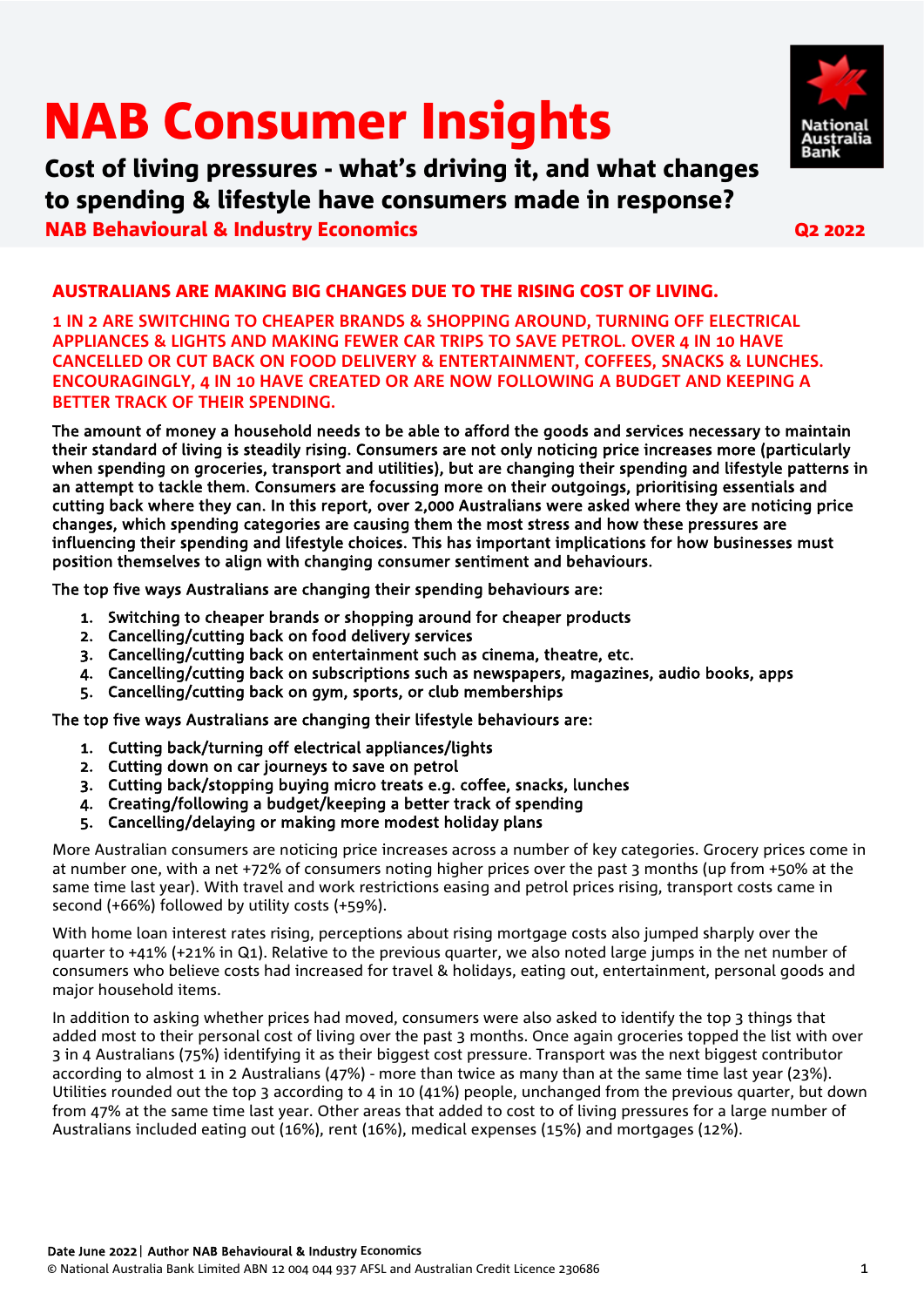When incomes are squeezed, there is a natural tendency for consumers to pay closer attention to their spending. The number one response for over 1 in 2 Australian consumers was to switch to cheaper brands or shop around for cheaper products. Many are also targeting non-essential spending - around 4 in 10 have either cancelled or cut back spending on food delivery services such as Uber Eats and Menulog (43%), and on entertainment such as cinema or theatre (40%). A significant number (around 3 in 10) also cancelled or cut back other subscriptions such as newspapers, magazines, audio books & apps (28%). A further 1 in 4 have cut back or cancelled gym, sports, or club memberships (26%), subscription streaming services like Foxtel, Netflix, and Stan (26%), cut back on food (24%) or cancelled or cut back on out-sourced home services like lawn mowing and house cleaning (22%). Around 1 in 5 cancelled or cut back on children's activities such as sport, dancing, or hobbies (19%) and spending on pets (19%). Around 1 in 10 Australians deliberately missed a rent or mortgage repayment (9%), a bill payment (11%) or cut back mortgage repayments or drawn down equity from loans (12%).

Younger people (aged 18-29) in particular are cancelling or cutting back on food delivery (50%), subscription streaming services (32%), food (31%). More women than men are changing their behaviours particularly in regard to switching to cheaper brands or shopping around for cheaper prices (63% women; 44% men), cancelling or cutting back on food delivery (50% women; 37% men), and on entertainment (46% women; 35% men). By income, not surprisingly more people in the lowest income group are changing their behaviours, particularly in terms of entertainment, food, switching to cheaper brands and shopping around for cheaper prices, cancelling or cutting back on subscriptions (e.g. newspapers) and out-sourcing home maintenance services.

When survey participants were also asked if they had made any changes to their lifestyle over the past 3 months due to cost of living pressures, around 1 in 2 said they had responded by turning off electrical appliances and switching off lights (48%), or had cut down on car trips to save on petrol (46%).

Around 4 in 10 cut back or stopped buying micro treats such as coffees, snacks, and lunch (44%), or created or followed a budget and kept better track of their spending (43%). Around 1 in 3 cancelled, delayed or made more modest travel plans (34%), cut back or cancelled charitable giving (34%), or dipped into their savings to cover gaps until pay day (32%). Around 3 in 10 cancelled or delayed a major household purchase such as a TV, fridge or washing machine (29%), or sold possessions on marketplaces such as eBay (27%), while 1 in 4 worked from home to avoid transport and other costs (23%), worked longer hours or got a second job (23%), or cancelled or delayed a car purchase (23%). Only 14% cut back or cancelled childcare services & babysitting (but almost 1 in 10 also intended to so), 19% borrowed money from family or friends, and 17% switched to public transport.

By age, a much higher number of consumers in the 50-64 age group turned off electrical appliances and switched off lights (58%), cut down on car journeys to save petrol (55%), and cut back or cancelled charitable giving (46%). Also apparent was the higher number in the 18-29 age group that dipped into their savings to cover gaps until pay day (42%), sold possessions (36%), worked longer hours or a second job (31%), switched to public transport (28%), or borrowed money from family & friends (25%).

Women were more proactive than men in all areas, except switching to public transport and cancelling or cutting childcare services & babysitting, where the number who did so broadly aligned. The biggest differences related to cutting back on buying micro treats (53% women; 36% men), cutting down on car journeys to save petrol (53% women; 39% men), turning off electrical appliances and switching off lights (54% women; 41% men), budgeting and keeping a better track on spending (48% women; 38% men), dipping into savings to cover gaps until pay day (37% women; 27% men), and selling possessions (32% women; 22% men).

Consumers in the lowest income group were much more likely to have turned off appliances and switched off lights (62%), stopped buying micro treats (53%), created or followed a budget (54%), cut back or cancelled charitable giving (49%), dipped into their savings to cover gaps until pay day (40%), cancelled or delayed a major household purchase (40%), borrowed money from family & friends (26%) or cancelled or cut back childcare services & babysitting (24%).

Survey results are based on responses from a representative sample of 2,050 Australian consumers over the period 18-29 May 2022.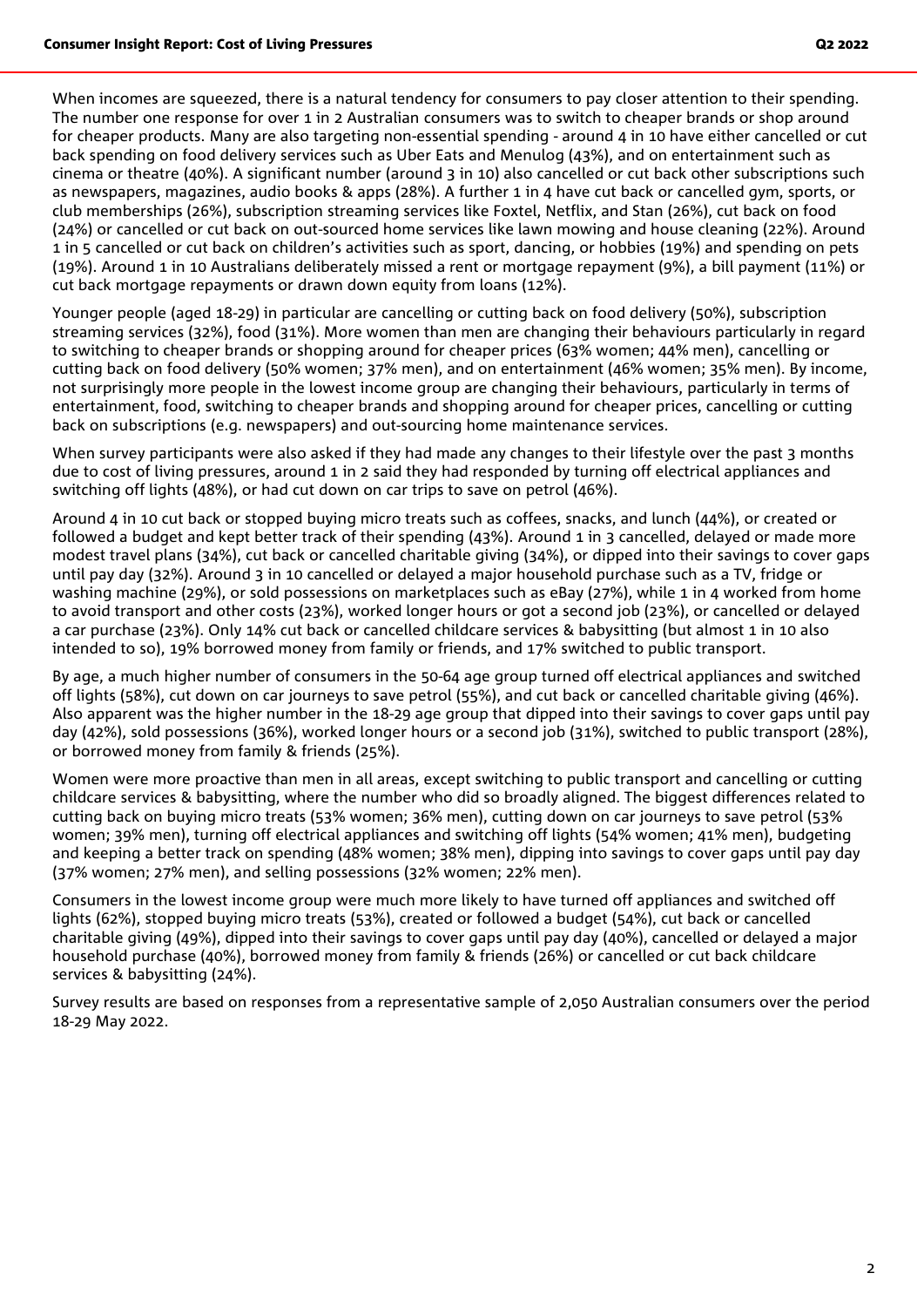## Main report

The cost of living is steadily rising in Australia and is a key issue for Australian consumers. Rising inflation has been a key driver, with Australian consumer prices rising by 5.1% over the year to Q1 2022 - the largest annual change in the CPI since June 2001 when the introduction of the GST lifted headline inflation to 6.1%. More recently, the Treasurer indicated pressure on households was intensifying, and the inflation challenge Australians are facing is worse. In this special report, NAB explores consumer perceptions of how their cost of living has changed, and what is causing them the most stress. We also explore how cost of living pressure is influencing their spending and lifestyle choices.



#### Extent costs have changed in past 3 months (net)

How customers perceive prices is often as important as the price itself. To help understand this, NAB looks at cost of living perceptions through the eyes of Australian consumers, by asking them if they believe the cost of several key goods and services increased or decreased over the past 3 months. The results are reported as a net balance (i.e. a positive result indicates the number of consumers who believe cost has risen outweighs the number who believe it has fallen. A negative result signals that more consumers believe the cost has fallen than risen. The results are summarised in the chart above.

It shows more consumers think costs have risen than fallen across the board in the past 3 months. Perceptions of higher prices were most evident in relation to groceries, where costs increased according to a net +72% of consumers, up from +64% in the previous quarter and +50% at the same time last year. With travel and work restrictions easing and petrol prices rising, the net number who said transport costs increased in Q2 also rose sharply to +66%, from +52% in the previous quarter and +34% at the same time last year, while utility costs increased according to a net +59% of consumers, up from 49% in the last quarter.

With mortgage interest rates rising, perceptions about rising mortgage costs also jumped sharply over the quarter to +41% (+21% in Q1). Relative to the previous quarter, we also noted large jumps in the net number of consumers who believe costs had increased for travel & holidays (+48% vs. +30%), eating out (+53% vs. +37%), entertainment (+40% vs. +24%), personal goods (+48% vs. +36%), and major household items (+49% vs. 38%).

By state, groceries increased according to most consumers in all states (except TAS), led by QLD (+81%) and SA/NT (+79%). QLD (+75%) and SA/NT (+73%) also had the highest number who said transport costs had risen. Home improvement costs rose according to most consumers in TAS (+66%), and was also highest in the country. Higher utility costs impacted noticeably more consumers in QLD (+64%), VIC (+61%) and WA (+61%), and major household items in QLD (+55%), WA (+52%) and SA/NT (+62%). Other areas that stood out were the higher number in WA (+56%) and QLD (+53%) singling out travel & holidays, in WA personal goods (+57%), in QLD rents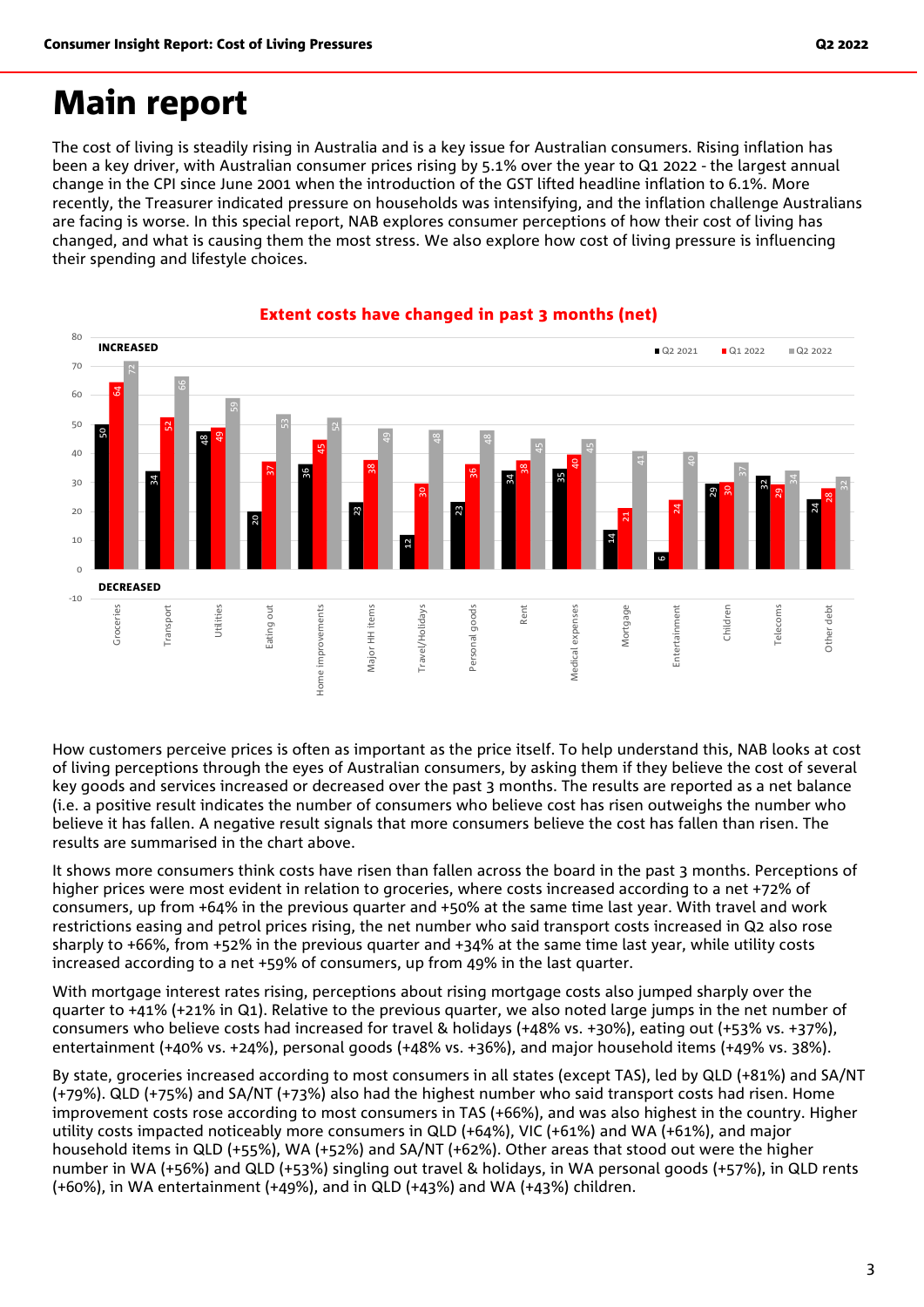#### Extent costs changed in the last 3 months: State, region, age, gender & income

|                      | Groceries | <b>Transport</b> | <b>Utilities</b> | Eating out | <b>Home improvements</b> | Major household items | Travel/Holidays | <b>Personal goods</b> | Rent | <b>Medical expenses</b> | <b>Mortgage</b> | Entertainment | Children | <b>Telecoms</b> | Other debt |
|----------------------|-----------|------------------|------------------|------------|--------------------------|-----------------------|-----------------|-----------------------|------|-------------------------|-----------------|---------------|----------|-----------------|------------|
| <b>All consumers</b> | 72        | 66               | 59               | 53         | 52                       | 49                    | 48              | 48                    | 45   | 45                      | 41              | 40            | 37       | 34              | 32         |
| NSW/ACT              | 67        | 60               | 56               | 53         | 49                       | 48                    | 49              | 46                    | 43   | 44                      | 40              | 41            | 37       | 34              | 34         |
| <b>VIC</b>           | 68        | 65               | 61               | 52         | 45                       | 42                    | 44              | 46                    | 37   | 41                      | 35              | 37            | 32       | 33              | 27         |
| QLD                  | 81        | 75               | 64               | 56         | 61                       | 55                    | 53              | 51                    | 60   | 50                      | 48              | 42            | 43       | 34              | 37         |
| <b>WA</b>            | 76        | 70               | 61               | 57         | 61                       | 52                    | 56              | 57                    | 49   | 47                      | 42              | 49            | 43       | 35              | 35         |
| SA/NT                | 79        | 73               | 53               | 52         | 52                       | 52                    | 40              | 46                    | 40   | 48                      | 45              | 36            | 34       | 34              | 18         |
| <b>TAS</b>           | 54        | 61               | 51               | 35         | 66                       | 39                    | 26              | 33                    | 34   | 43                      | 37              | 25            | 12       | 33              | 25         |
| Capital city         | 69        | 63               | 57               | 51         | 50                       | 46                    | 47              | 46                    | 43   | 44                      | 40              | 39            | 38       | 33              | 30         |
| Regional city        | 81        | 74               | 64               | 59         | 61                       | 54                    | 52              | 53                    | 54   | 50                      | 46              | 46            | 41       | 36              | 37         |
| Rural area           | 73        | 72               | 58               | 56         | 51                       | 51                    | 48              | 48                    | 44   | 43                      | 37              | 41            | 24       | 37              | 33         |
| 18-29                | 61        | 55               | 51               | 51         | 38                       | 40                    | 43              | 43                    | 41   | 37                      | 40              | 36            | 33       | 30              | 26         |
| 30-49                | 66        | 64               | 58               | 51         | 48                       | 44                    | 44              | 46                    | 46   | 45                      | 42              | 39            | 41       | 33              | 36         |
| 50-64                | 82        | 75               | 64               | 57         | 68                       | 58                    | 56              | 56                    | 48   | 54                      | 45              | 48            | 36       | 37              | 34         |
| $65+$                | 81        | 74               | 63               | 57         | 59                       | 56                    | 55              | 48                    | 47   | 44                      | 29              | 42            | 24       | 38              | 29         |
| Women                | 78        | 70               | 65               | 56         | 57                       | 50                    | 51              | 51                    | 51   | 50                      | 45              | 43            | 40       | 38              | 35         |
| Men                  | 66        | 63               | 53               | 51         | 48                       | 47                    | 45              | 45                    | 40   | 40                      | 37              | 38            | 34       | 30              | 29         |
| <\$35,000 p.a.       | 77        | 71               | 65               | 58         | 59                       | 57                    | 51              | 56                    | 51   | 51                      | 47              | 51            | 47       | 43              | 40         |
| \$35-50,000 p.a.     | 79        | 69               | 61               | 54         | 56                       | 54                    | 54              | 48                    | 46   | 47                      | 50              | 43            | 39       | 38              | 34         |
| \$50-75,000 p.a.     | 73        | 69               | 58               | 57         | 54                       | 50                    | 55              | 50                    | 58   | 50                      | 48              | 42            | 44       | 31              | 35         |
| \$75-100,000 p.a.    | 68        | 67               | 52               | 54         | 50                       | 49                    | 45              | 44                    | 31   | 45                      | 38              | 39            | 31       | 37              | 28         |
| $$100,000+p.a.$      | 68        | 64               | 58               | 50         | 49                       | 43                    | 44              | 45                    | 46   | 40                      | 38              | 37            | 36       | 28              | 30         |

The survey also found higher numbers of consumers in regional cities who believe costs increased in most areas, particularly groceries, utilities, home improvements, travel & holidays, personal goods, rent, medical expenses, mortgages, and entertainment when compared to consumers in capital cities and rural areas. Noticeably more consumers in regional cities and rural areas, also said costs had risen in relation to transport, eating out and major household items than in capital cities, and in regional and capital cities for children than in rural areas.

By age, significantly more consumers over 50 said costs had risen in nearly all areas than those under 50, particularly home improvements, groceries, transport, major household items and travel & holidays. Higher costs related to children were more apparent in the 30-49 age group, with consumers in this group and those in the 50- 64 age group also noting higher costs associated with other debts.

By gender, more women than men reported higher costs in all areas. The gap was highest for groceries (+78% women; +66% men), utilities (+65% women; +53% men), rent (+51% women; +40% men), medical expenses (+50% women; +40% men), and home improvements (+57% women; +48% men).

More consumers in all income groups said costs had risen than fallen in all categories. Though most consumers in all income groups said grocery prices had risen, higher grocery prices were highlighted by noticeably more consumers in lower income groups. Significantly more consumers in lower income groups also said prices had increased for personal goods, entertainment, telecoms, and other debts. Also noticeable was the much higher number of consumers in the \$50-75,000 p.a. income group that highlighted rising rents.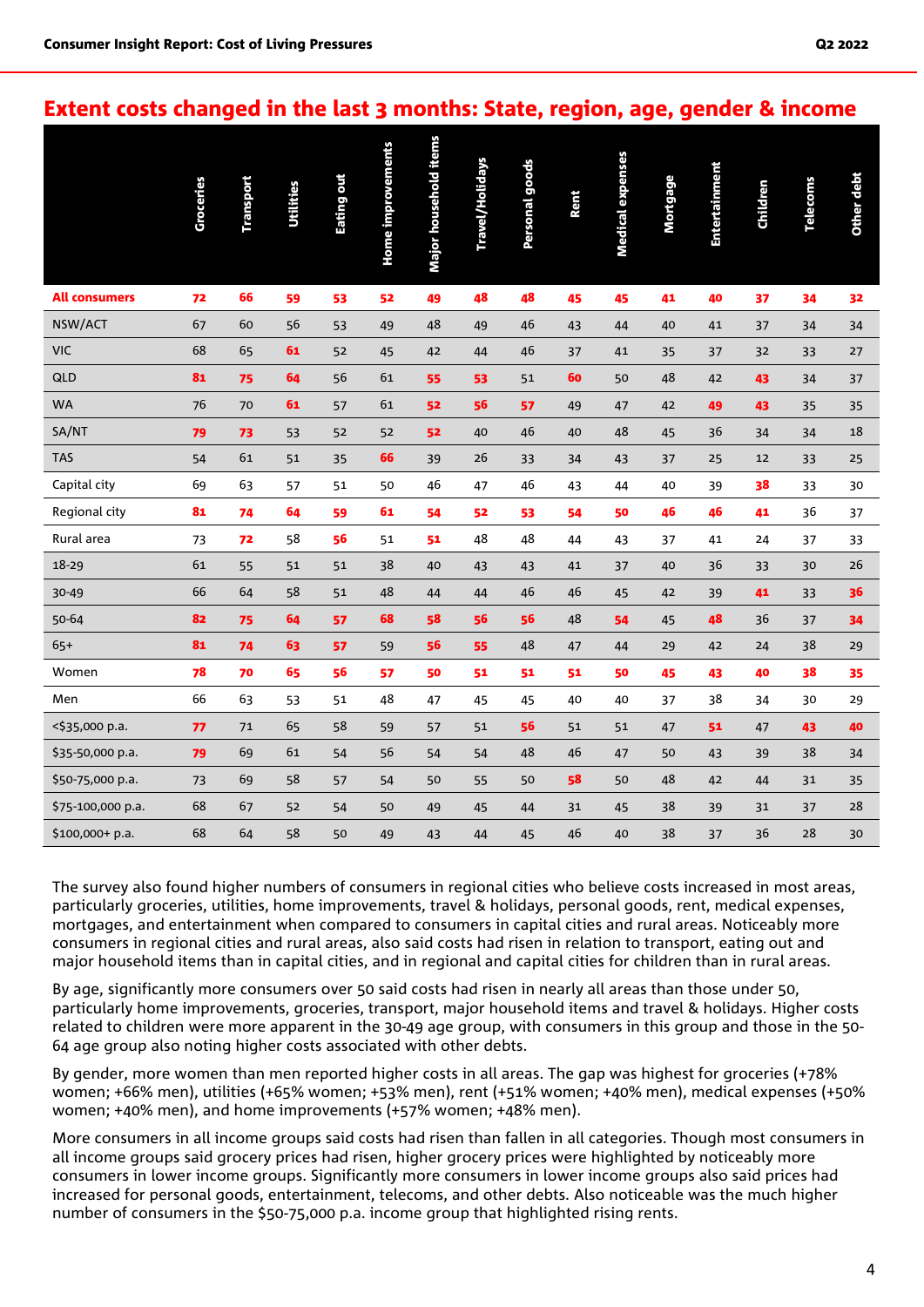Consumers were also asked to identify the top 3 things that added most to their personal cost of living in the past 3 months. The chart below shows that not only did the cost of groceries increase according to most consumers in Q2, but it also added the most to their personal cost of living pressures. Moreover, the number of consumers who said it added most to these pressures increased to 75% (or 3 in 4 consumers overall), from 68% in the previous quarter and 60% at the same time last year.

Transport was the next biggest contributor, with the number of consumers impacted climbing to 47%, from 41% in Q2 and more than twice as many than at the same time last year (23%). Utilities rounded out the top 3, with around 4 in 10 (41%) consumers indicating it added most to their personal living costs, unchanged from the previous quarter, but down from 47% at the same time last year.

Other areas that added to cost to of living pressures for a large number of Australians included eating out (16%), rent (16%), medical expenses (15%) and mortgages (12%). But the survey also revealed the number of consumers who said eating out added most to their personal cost of living in the past 3 months has been steady over the past year. More consumers however said rents were adding to their cost of living than in the previous survey, but the impact of mortgages was unchanged. Pressure on cost of living coming from medical expenses has however fallen quite noticeably over the past year.



#### Added most to cost of living pressure

Most consumers in all states said groceries added most to their personal cost of living, though it was somewhat higher in SA/NT (84%) and QLD (81%). Transport added to a lot more consumers in TAS (69%), and utilities in SA/NT (51%), WA (49%) and VIC (46%). TAS (21%) and NSW (20%) led for eating out, and TAS for medical expenses (25%). Consumers in NSW (15%) and VIC (14%) noted that mortgages added more to their cost of living than in other states.

By region, more consumers in capital cities said groceries (77%), utilities (43%) and eating out (18%) impacted their personal cost of living, with medical expenses and mortgages also impacting more consumers in capital and regional cities than in rural areas.

By age, groceries and transport added to the personal cost of living for somewhat more consumers under 50, and utilities somewhat more for consumers over 65. But noticeably more in the youngest age group (18-29) said eating out (29%), rent (27%) and personal goods (16%) added most to their personal cost of living. Along with consumers in the 30-49 age group, more also said mortgages and children impacted them than older consumers.

Women and men were in broad agreement in most areas, except groceries (78% women; 71% men) and utilities (45% women; 37% men), and eating out (18% men; 14% women).

Key differences by income included the higher number earning between \$35-75,000 p.a. impacted by transport costs, in the lowest (51%) and middle income group (20%) by rent, in the highest income group by eating out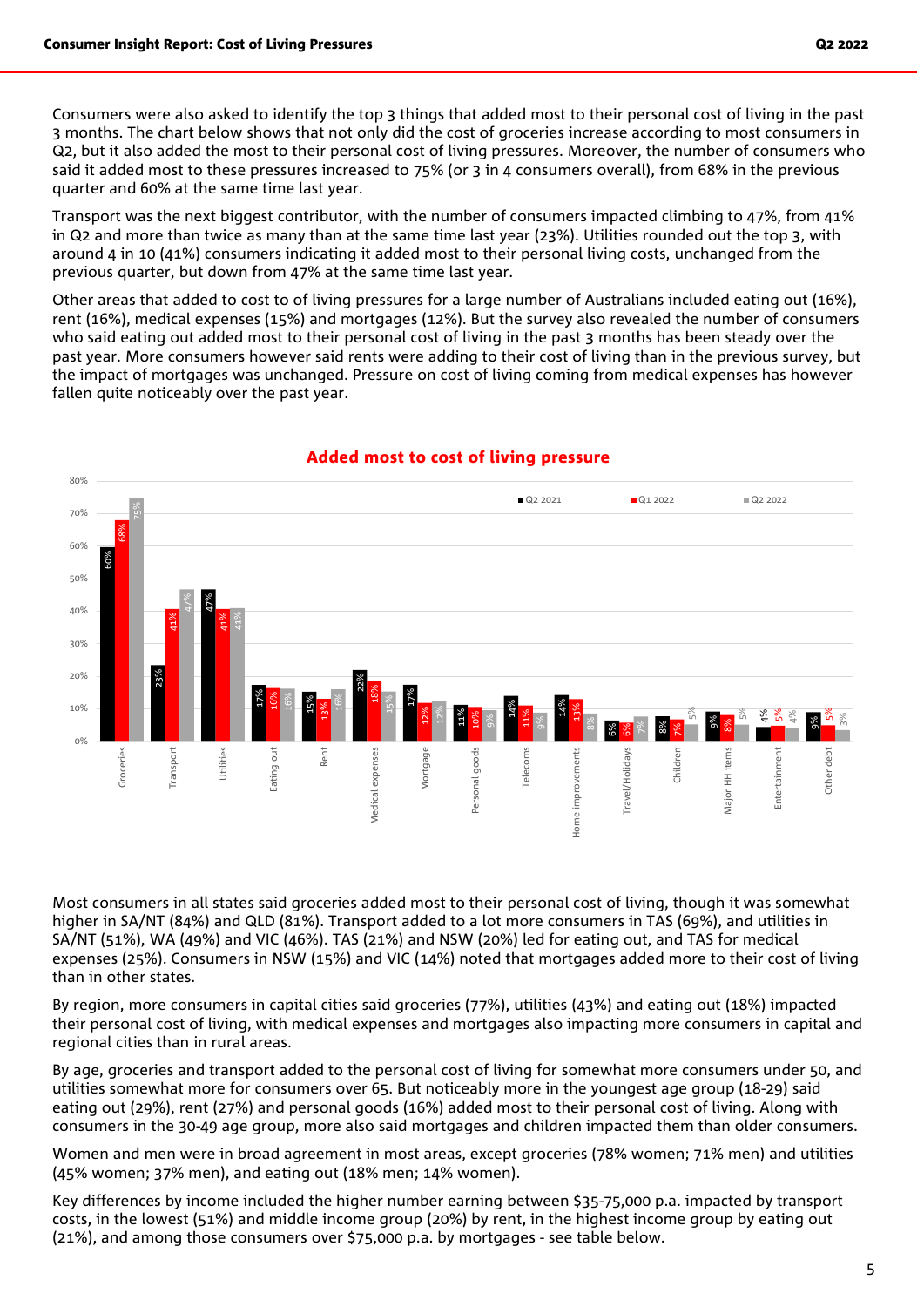#### Added most to cost of living in last 3m: State, region, age, gender & income

|                      | Groceries | Transport | <b>Utilities</b> | Eating out | Rent | <b>Medical expenses</b> | Mortgage | <b>Personal goods</b> | <b>Telecoms</b> | Home improvements | Travel/Holidays | <b>Children</b> | Major HH items | Entertainment | Other debt |
|----------------------|-----------|-----------|------------------|------------|------|-------------------------|----------|-----------------------|-----------------|-------------------|-----------------|-----------------|----------------|---------------|------------|
| <b>All consumers</b> | 75%       | 47%       | 41%              | 16%        | 16%  | 15%                     | 12%      | 9%                    | 9%              | 8%                | 7%              | 5%              | 5%             | 4%            | 3%         |
| NSW/ACT              | 70%       | 40%       | 33%              | 20%        | 17%  | 14%                     | 15%      | 12%                   | 9%              | 8%                | 10%             | 8%              | 5%             | 4%            | 4%         |
| <b>VIC</b>           | 74%       | 46%       | 46%              | 17%        | 14%  | 16%                     | 14%      | 8%                    | 8%              | 10%               | 7%              | 4%              | 5%             | 5%            | 3%         |
| QLD                  | 81%       | 53%       | 40%              | 11%        | 18%  | 16%                     | 9%       | 7%                    | 8%              | 9%                | 6%              | 5%              | 6%             | 3%            | 4%         |
| <b>WA</b>            | 72%       | 46%       | 49%              | 13%        | 12%  | 14%                     | 11%      | 9%                    | 8%              | 7%                | 6%              | 3%              | 6%             | 4%            | 2%         |
| SA/NT                | 84%       | 56%       | 51%              | 13%        | 15%  | 15%                     | 9%       | 10%                   | 11%             | 7%                | 7%              | 1%              | 3%             | 3%            | 5%         |
| <b>TAS</b>           | 77%       | 69%       | 31%              | 21%        | 21%  | 25%                     | 4%       | 8%                    | 6%              | 12%               | 9%              | 0%              | 6%             | 2%            | 2%         |
| Capital city         | 77%       | 46%       | 43%              | 18%        | 17%  | 16%                     | 14%      | 10%                   | 9%              | 9%                | 9%              | 6%              | 5%             | 6%            | 3%         |
| Regional city        | 72%       | 47%       | 37%              | 12%        | 15%  | 16%                     | 10%      | 9%                    | 9%              | 7%                | 3%              | 4%              | 5%             | 1%            | 3%         |
| Rural area           | 70%       | 48%       | 37%              | 13%        | 12%  | 11%                     | 6%       | 9%                    | 9%              | 6%                | 6%              | 5%              | 4%             | 1%            | 5%         |
| 18-29                | 64%       | 34%       | 30%              | 29%        | 27%  | 16%                     | 17%      | 16%                   | 10%             | 9%                | 11%             | 9%              | 9%             | 9%            | 5%         |
| 30-49                | 73%       | 44%       | 40%              | 16%        | 18%  | 12%                     | 19%      | 10%                   | 8%              | 9%                | 9%              | 9%              | 5%             | 5%            | 3%         |
| 50-64                | 79%       | 53%       | 44%              | 11%        | 12%  | 16%                     | 7%       | 7%                    | 8%              | 6%                | 4%              | 1%              | 2%             | 1%            | 3%         |
| $65+$                | 81%       | 56%       | 49%              | 11%        | 7%   | 18%                     | 3%       | 6%                    | 10%             | 9%                | 6%              | 0%              | 4%             | $1\%$         | 2%         |
| Women                | 78%       | 46%       | 45%              | 14%        | 15%  | 16%                     | 11%      | 9%                    | 8%              | 8%                | 7%              | 5%              | 4%             | 3%            | 4%         |
| Men                  | 71%       | 47%       | 37%              | 18%        | 17%  | 14%                     | 13%      | 10%                   | 9%              | 9%                | 8%              | 5%              | 6%             | 5%            | 3%         |
| <\$35,000            | 79%       | 46%       | 45%              | 9%         | 21%  | 19%                     | 3%       | 7%                    | 12%             | 5%                | 3%              | 3%              | 3%             | 1%            | 4%         |
| \$35-50,000          | 76%       | 52%       | 47%              | 11%        | 14%  | 15%                     | 5%       | 10%                   | 9%              | 8%                | 6%              | 3%              | 4%             | 4%            | 4%         |
| \$50-75,000          | 75%       | 53%       | 40%              | 15%        | 20%  | 18%                     | 9%       | 10%                   | 9%              | 10%               | 7%              | 3%              | 5%             | 3%            | 3%         |
| \$75-100,000         | 70%       | 41%       | 41%              | 17%        | 17%  | 13%                     | 16%      | 13%                   | 10%             | 8%                | 8%              | 7%              | 8%             | 6%            | 3%         |
| \$100,000+           | 72%       | 46%       | 35%              | 21%        | 14%  | 13%                     | 21%      | 9%                    | 6%              | 10%               | 11%             | 8%              | 6%             | 5%            | 3%         |

Have Australian consumers changed their spending or lifestyle behaviours in response to increasing personal cost of living pressures over the past 3 months?

When asked if they had, the survey found that over 1 in 2 consumers responded by switching to cheaper brands or shopping around for cheaper products (and a further 6% had not started doing this yet but intended to do so).

Many consumers also targeted non-essential spending. Around 4 in 10 said they had cancelled or cut back their spending on food delivery services such as Uber Eats and Menulog (43%), and on entertainment such as cinema or theatre (40%). A significant number of consumers - around 3 in 10 - also cancelled or cut back other subscriptions such as newspapers, magazines, audio books, apps (28%)

A further 1 in 4 consumers cut back or cancelled gym, sports, or club memberships (26%), subscription streaming services like Foxtel, Netflix, and Stan (26%), cut back on food (24%), or cancelled or cut back on out-sourced home services like lawn mowing and house cleaning (22%). Around 1 in 5 cancelled or cut back on children's activities such as sport, dancing, or hobbies (19%) or spending on pets (19%).

Consumers were however less prepared to cut back their spending on essentials, with the survey showing that only 1 in 10 deliberately missed a rent or mortgage repayment (9%), a bill payment (11%) or cut back mortgage repayments or drawing down equity from loans (12%), and only around 1 in 20 intended to so in these areas - see chart below.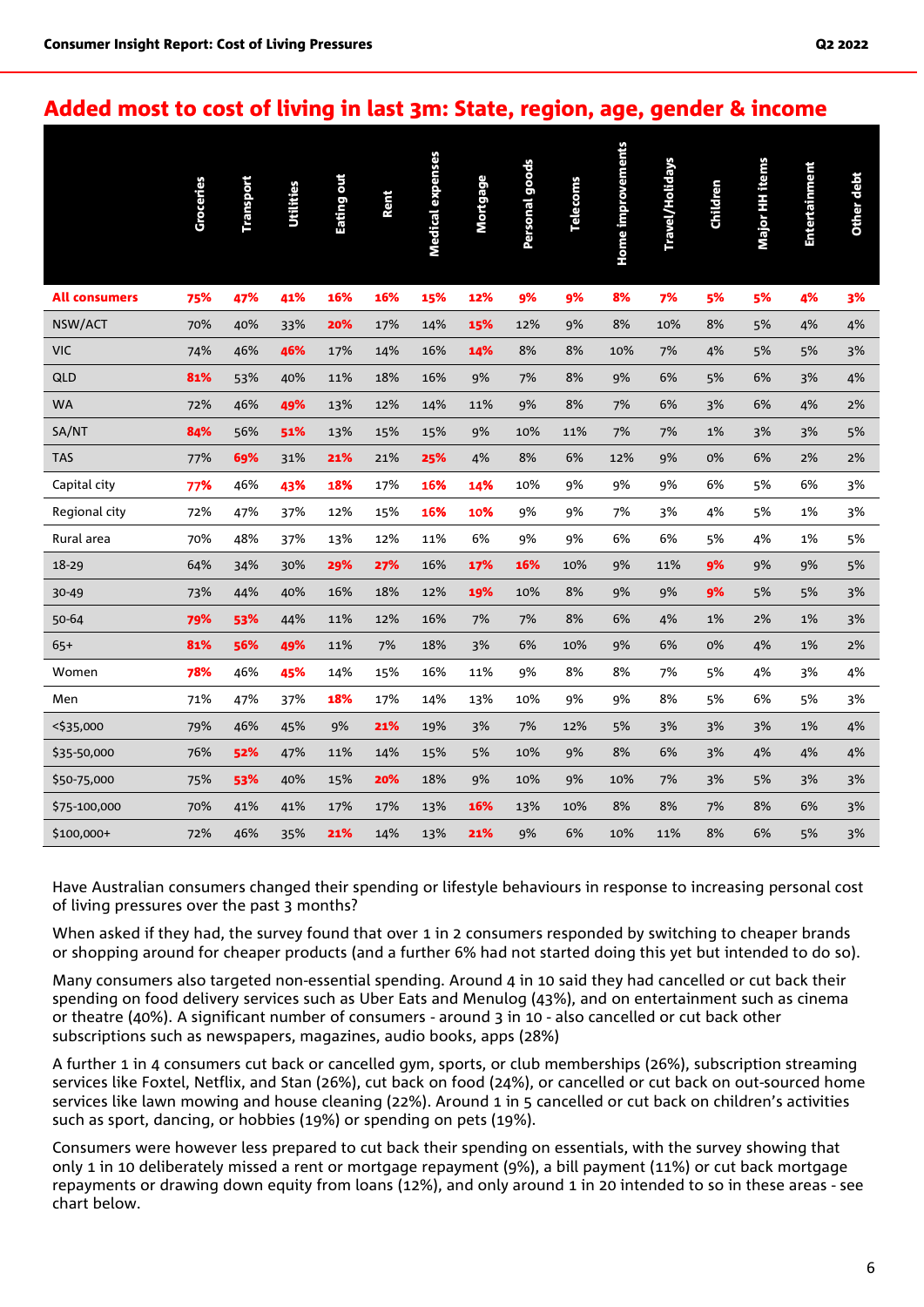

#### Changes made to spending over past 3 months due to cost of living pressures

The table on the following page shows the number of consumers that answered "yes" when asked if they had made changes to their spending over the past 3 months due to cost of living pressures in these areas.

Most consumers in all states said they had responded to cost of living pressures by switching to cheaper brands or shopping around for cheaper prices, though the number that did so ranged from 62% in QLD to 43% in TAS. Significantly more consumers in QLD and WA cancelled or cut back on food delivery services (50%) and subscriptions (35% WA; 33% QLD). We also noted a significantly higher number of consumers in WA that cancelled or cut back gym, sports or club memberships (36%), and subscription streaming services (33%) and in SA/NT mortgage repayments and drawing down loan equity (18%).

By region, the biggest discrepancies were noted in the much larger number in regional cities and rural areas that switched to cheaper brands or shopped cheaper prices to save money, cancelled or cut back on entertainment, cut back on food or cancelled or cut back on children's activities relative to consumers living in capital cities.

By age, some key take outs were the higher number of younger people (18-29) who had cancelled or cut back on food delivery services (50%), subscription streaming services (32%),cut back on food (31%), deliberately missed a rent or mortgage repayment (12%) and along with consumers aged 30-49 spending on pets. Also apparent was the much lower number of consumers over the age of 65 that cancelled or cut back their spending in most of these areas.

More women than men answered "yes" in all categories except deliberately missing a rent or mortgage repayment (8% women; 9% men). The biggest discrepancies were for having switched to cheaper brands or shopped around for cheaper prices (63% women; 44% men), having cancelled or cut back on food delivery services (50% women; 37% men), and on entertainment (46% women; 35% men).

By income, not surprisingly more people in the lowest income group answered "yes" in most categories than in all other income groups, particularly when it came to the number that cancelled or cut back on entertainment, cut back on food or skipped meals to save money, switched to cheaper brands or shopped around for cheaper prices, cancelled or cut back other subscriptions such as newspapers, magazines, audio books and apps, and outsourced home maintenance services. Also interesting was the relatively high number of consumers in the \$50- 75,000 p.a. income group that cancelled or cut back gym, sports or club memberships and cancelled or cut insurances.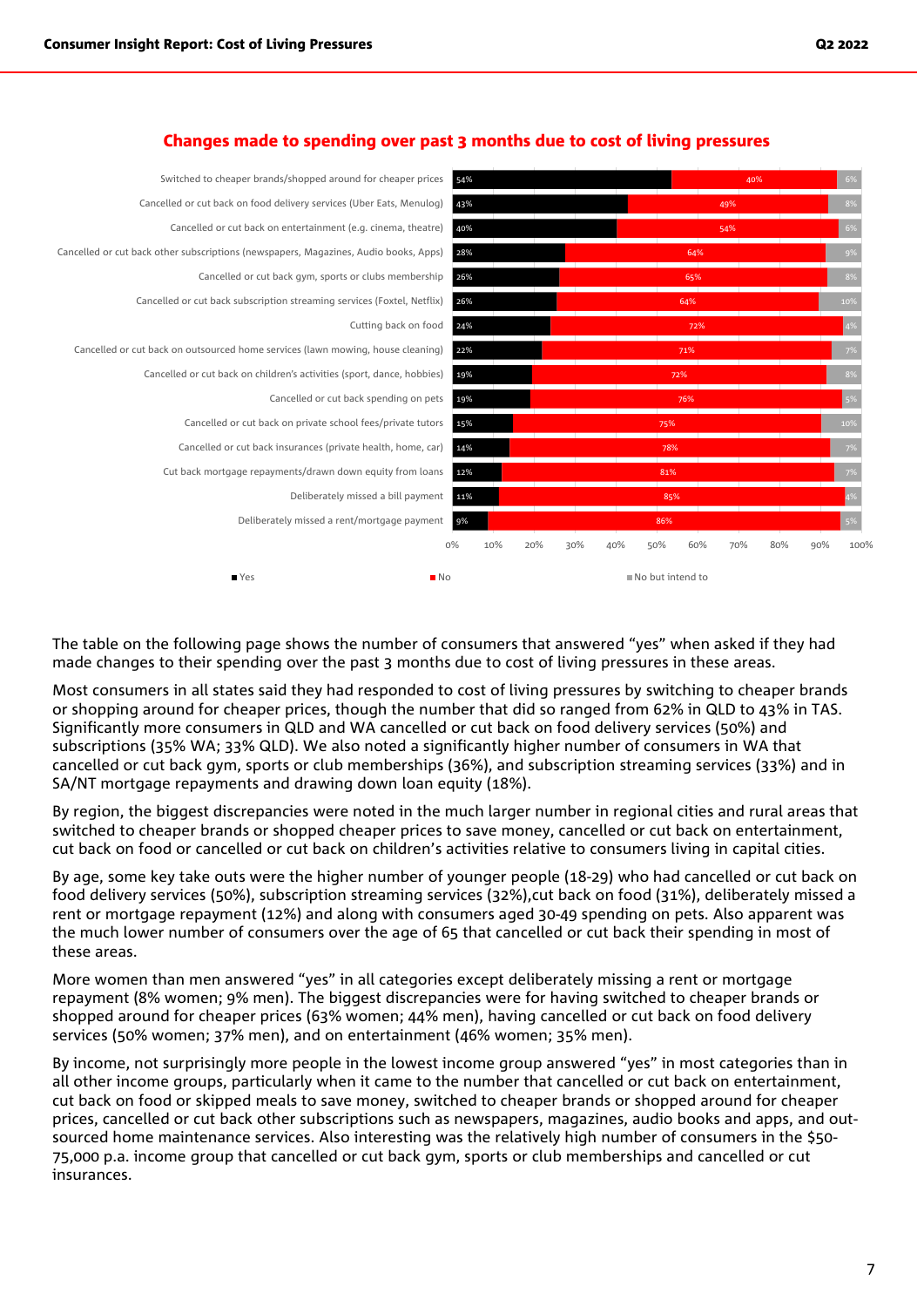#### Changes made to spending ("yes" only): State, region, age, gender & income

|                      | brands/shop cheaper prices<br>Switched to cheaper | Cancelled/cut back food<br>delivery services | Cancelled/cut back<br>entertainment | Cancelled/cut back other<br>subscriptions | Cancelled/cut back gym, sports<br>or club membership | Cancelled/cut back subscription<br>streaming services | <b>Cutting back food to save</b><br>money | Cancelled/cut back outsourced<br>home services | Cancelled/back childrens<br>activities | Cancelled/cut back spending on<br>pets | Cancelled/back private school<br>fees/private tutors | Cancelled/back insurances | repayments/drawn down loan<br>Cut back mortgage<br>equity | Deliberately missed a bill<br>payment | rent/mortgage payment<br>Deliberately missed a |
|----------------------|---------------------------------------------------|----------------------------------------------|-------------------------------------|-------------------------------------------|------------------------------------------------------|-------------------------------------------------------|-------------------------------------------|------------------------------------------------|----------------------------------------|----------------------------------------|------------------------------------------------------|---------------------------|-----------------------------------------------------------|---------------------------------------|------------------------------------------------|
| <b>All consumers</b> | 54%                                               | 43%                                          | 40%                                 | 28%                                       | 26%                                                  | 26%                                                   | 24%                                       | 22%                                            | 19%                                    | 19%                                    | 15%                                                  | 14%                       | 12%                                                       | 11%                                   | 9%                                             |
| NSW/ACT              | 50%                                               | 40%                                          | 39%                                 | 27%                                       | 27%                                                  | 25%                                                   | 25%                                       | 22%                                            | 19%                                    | 22%                                    | 16%                                                  | 15%                       | 14%                                                       | 13%                                   | 11%                                            |
| <b>VIC</b>           | 50%                                               | 42%                                          | 34%                                 | 25%                                       | 22%                                                  | 22%                                                   | 20%                                       | 17%                                            | 17%                                    | 15%                                    | 15%                                                  | 10%                       | 11%                                                       | 11%                                   | 8%                                             |
| QLD                  | 62%                                               | 50%                                          | 46%                                 | 33%                                       | 30%                                                  | 29%                                                   | 26%                                       | 27%                                            | 26%                                    | 20%                                    | 19%                                                  | 17%                       | 11%                                                       | 12%                                   | 6%                                             |
| SA/NT                | 63%                                               | 41%                                          | 44%                                 | 21%                                       | 17%                                                  | 26%                                                   | 22%                                       | 24%                                            | 14%                                    | 16%                                    | 7%                                                   | 12%                       | 18%                                                       | 9%                                    | 8%                                             |
| <b>WA</b>            | 53%                                               | 50%                                          | 49%                                 | 35%                                       | 36%                                                  | 33%                                                   | 28%                                       | 23%                                            | 25%                                    | 24%                                    | 10%                                                  | 16%                       | 10%                                                       | 9%                                    | 8%                                             |
| <b>TAS</b>           | 43%                                               | 30%                                          | 25%                                 | 22%                                       | 28%                                                  | 19%                                                   | 21%                                       | 11%                                            | 0%                                     | 6%                                     | 0%                                                   | 10%                       | 4%                                                        | 7%                                    | 4%                                             |
| Capital city         | 50%                                               | 41%                                          | 38%                                 | 25%                                       | 25%                                                  | 24%                                                   | 21%                                       | 21%                                            | 17%                                    | 17%                                    | 15%                                                  | 13%                       | 13%                                                       | 10%                                   | 9%                                             |
| Regional city        | 59%                                               | 49%                                          | 46%                                 | 34%                                       | 31%                                                  | 29%                                                   | 29%                                       | 25%                                            | 25%                                    | 22%                                    | 16%                                                  | 16%                       | 10%                                                       | 12%                                   | 8%                                             |
| Rural area           | 62%                                               | 44%                                          | 46%                                 | 32%                                       | 27%                                                  | 29%                                                   | 30%                                       | 24%                                            | 24%                                    | 22%                                    | 13%                                                  | 18%                       | 10%                                                       | 16%                                   | 9%                                             |
| $18 - 29$            | 55%                                               | 50%                                          | 43%                                 | 32%                                       | 29%                                                  | 32%                                                   | 31%                                       | 22%                                            | 19%                                    | 24%                                    | 16%                                                  | 16%                       | 15%                                                       | 14%                                   | 12%                                            |
| $30 - 49$            | 56%                                               | 44%                                          | 41%                                 | 28%                                       | 28%                                                  | 27%                                                   | 27%                                       | 23%                                            | 21%                                    | 22%                                    | 15%                                                  | 16%                       | 11%                                                       | 13%                                   | 8%                                             |
| 50 - 64              | 57%                                               | 38%                                          | 42%                                 | 28%                                       | 26%                                                  | 22%                                                   | 22%                                       | 26%                                            | 18%                                    | 14%                                    | 13%                                                  | 12%                       | 12%                                                       | 12%                                   | 8%                                             |
| 65+                  | 46%                                               | 22%                                          | 33%                                 | 20%                                       | 13%                                                  | 14%                                                   | 13%                                       | 15%                                            | 12%                                    | 9%                                     | 13%                                                  | 11%                       | 9%                                                        | 5%                                    | 5%                                             |
| Men                  | 44%                                               | 37%                                          | 35%                                 | 23%                                       | 22%                                                  | 21%                                                   | 21%                                       | 19%                                            | 16%                                    | 15%                                    | 14%                                                  | 13%                       | 12%                                                       | 10%                                   | 9%                                             |
| Women                | 63%                                               | 50%                                          | 46%                                 | 33%                                       | 31%                                                  | 30%                                                   | 27%                                       | 25%                                            | 24%                                    | 23%                                    | 16%                                                  | 16%                       | 12%                                                       | 12%                                   | 8%                                             |
| <\$35,000            | 63%                                               | 47%                                          | 54%                                 | 37%                                       | 33%                                                  | 33%                                                   | 36%                                       | 32%                                            | 26%                                    | 25%                                    | 18%                                                  | 19%                       | 20%                                                       | 18%                                   | 13%                                            |
| \$35-50,000          | 56%                                               | 41%                                          | 42%                                 | 30%                                       | 22%                                                  | 26%                                                   | 23%                                       | 21%                                            | 24%                                    | 22%                                    | 8%                                                   | 12%                       | 17%                                                       | 11%                                   | 8%                                             |
| \$50-75,000          | 51%                                               | 41%                                          | 43%                                 | 26%                                       | 34%                                                  | 25%                                                   | 22%                                       | 20%                                            | 26%                                    | 22%                                    | 20%                                                  | 17%                       | 14%                                                       | 13%                                   | 12%                                            |
| \$75-100,000         | 52%                                               | 45%                                          | 39%                                 | 26%                                       | 24%                                                  | 26%                                                   | 26%                                       | 21%                                            | 23%                                    | 22%                                    | 16%                                                  | 13%                       | 18%                                                       | 14%                                   | 11%                                            |
| \$100,000+           | 52%                                               | 43%                                          | 35%                                 | 25%                                       | 23%                                                  | 24%                                                   | 20%                                       | 21%                                            | 15%                                    | 16%                                    | 13%                                                  | 12%                       | 9%                                                        | 8%                                    | 6%                                             |

When survey participants were also asked if they had made any changes to their lifestyle over the past 3 months due to cost of living pressures, around 1 in 2 said they had responded by cutting or turning off electrical appliances and switching off lights (48%), or had cut down on car trips to save on petrol (46%).

Around 4 in 10 cut back or stopped buying micro treats such as coffees, snacks, and lunch (44%), or created or followed a budget and kept better track of their spending (43%). Around 1 in 3 cancelled, delayed or made more modest travel plans (34%), or dipped into their savings to cover gaps until pay day (32%). Around 3 in 10 consumers cancelled or delayed a major household purchase such as a TV, fridge or washing machine (29%), or sold possessions on marketplaces such as eBay (27%), while 1 in 4 worked from home to avoid transport and other costs (23%), worked longer hours or got a second job (23%), or cancelled or delayed a car purchase (23%).

Only 14% cut back of cancelled child care services & babysitting (but almost 1 in 10 also intended to so), 19% borrowed money from family or friends, and 17% switched to public transport - see chart below.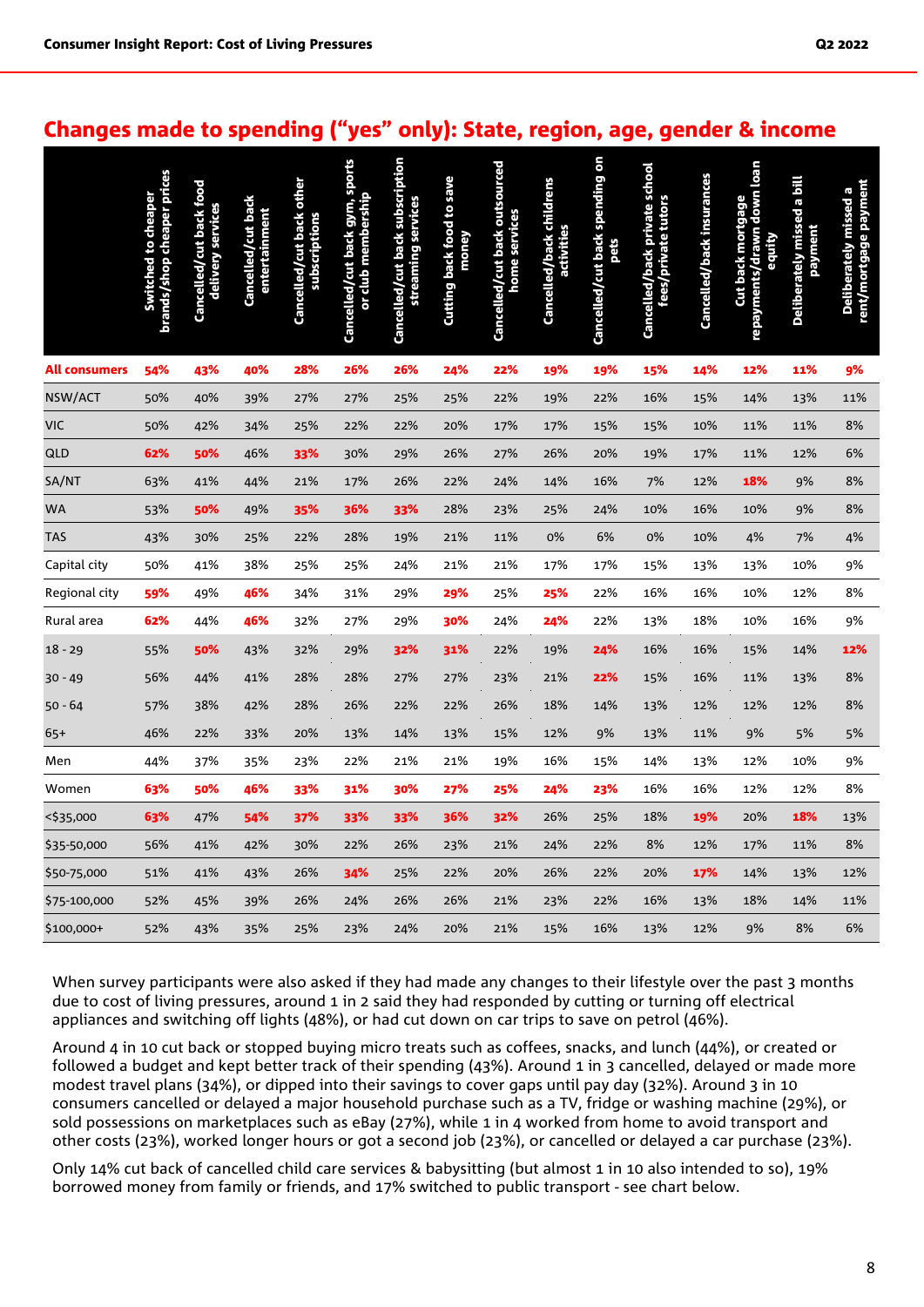

#### Changes made to lifestyle over past 3 months due to cost of living pressures

By state, over 1 in 2 consumers in SA/NT (55%), QLD (53%) and WA (53%) responded to cost of living pressures by switching off electrical appliances and lights. Noticeably more consumers in SA/NT (56%) and QLD (54%) also cut down on trips to save petrol, and in SA/NT (52%), QLD (51%) and WA (50%) cut back or stopped buying micro treats. Also noticeable was the higher number in SA/NT that cut back or cancelled charitable giving (44%), in QLD (34%) and WA (32%) that sold possessions, and in WA that cancelled or cut back childcare services & babysitting (21%).

By region, the survey showed a much higher number of consumers in regional cities and rural areas that turned off appliances and switched off lights, cut back on car trips to save petrol and buying micro treats than in capital cities. Noticeably more people in regional cities also budgeted (50%), dipped into their savings to cover gaps until pay day (41%), worked longer hours or a second job (27%), borrowed money from family & friends (23%), or cancelled or cut back childcare services & babysitting (22%) than in other areas. Somewhat more consumers in rural areas however cancelled or delayed a car purchase (29%).

By age, some key areas of difference were the much higher number of consumers in the 50-64 age group that turned off electrical appliances and switched off lights (58%), cut down on car journeys to save petrol (55%), and cut back or cancelled charitable giving (46%). Also apparent was the higher number in the 18-29 age group that dipped into their savings to cover gaps until pay day (42%), sold possessions (36%), worked longer hours or a second job (31%), switched to public transport (28%), or borrowed money from family & friends (25%).

Women were more proactive than men in all areas, except switching to public transport and cancelling or cutting childcare services & babysitting, where the number who did so broadly aligned. The biggest differences related to cutting back on buying micro treats (53% women; 36% men), cutting down on car journeys to save petrol (53% women (39% men), turning off electrical appliances and switching off lights (54% women; 41% men), budgeting and keeping a better track on spending (48% women; 38% men), dipping into savings to cover gaps until pay day (37% women; 27% men), and selling possessions (32% women; 22% men).

Consumers in the lowest income group were much more likely to have turned off appliances and switched off lights (62%), stopped buying micro treats (53%), created or followed a budget (54%), cut back or cancelled charitable giving (49%), dipped into their savings to cover gaps until pay day (40%), cancelled or delayed a major household purchase (40%), borrowed money from family & friends (26%) or cancelled or cut back childcare services & babysitting (24%) - see table below.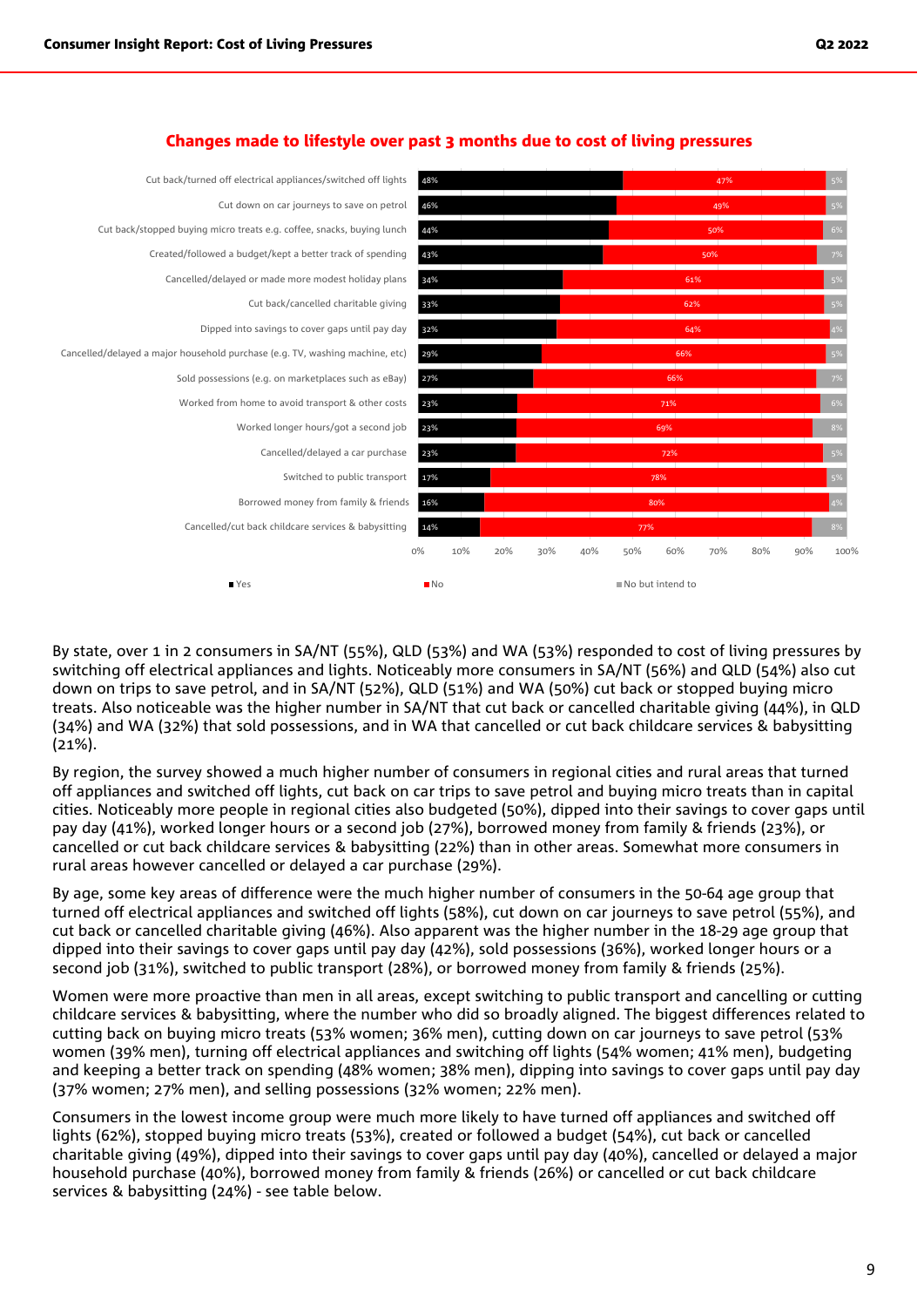### Changes made to lifestyle ("yes" only): State, region, age, gender & income

|                      | appliances/switched off lights<br>Cut back/turned off electrical | Cut down on car journeys to save<br>on petrol | treats e.g. coffee, snacks, buying<br>Cut back/stopped buying micro<br>lunch | Created/followed a budget/kept a<br>better track of spending | Cancelled/delayed or made more<br>modest holiday plans | Cut back/cancelled charitable<br>giving | Dipped into savings to cover gaps<br>until pay day | household purchase (e.g. TV,<br>Cancelled/delayed a major<br>washing machine, etc) | marketplaces such as eBay)<br>Sold possessions (e.g. on | Worked from home to avoid<br>transport & other costs | Worked longer hours/got a<br>second job | Cancelled/delayed a car purchase | Switched to public transport | Borrowed money from family &<br>friends | Cancelled/cut back childcare<br>services & babysitting |
|----------------------|------------------------------------------------------------------|-----------------------------------------------|------------------------------------------------------------------------------|--------------------------------------------------------------|--------------------------------------------------------|-----------------------------------------|----------------------------------------------------|------------------------------------------------------------------------------------|---------------------------------------------------------|------------------------------------------------------|-----------------------------------------|----------------------------------|------------------------------|-----------------------------------------|--------------------------------------------------------|
| <b>All consumers</b> | 48%                                                              | 46%                                           | 44%                                                                          | 43%                                                          | 34%                                                    | 33%                                     | 32%                                                | 29%                                                                                | 27%                                                     | 23%                                                  | 23%                                     | 23%                              | 17%                          | 16%                                     | 14%                                                    |
| NSW/ACT              | 43%                                                              | 41%                                           | 42%                                                                          | 41%                                                          | 34%                                                    | 31%                                     | 33%                                                | 29%                                                                                | 27%                                                     | 23%                                                  | 26%                                     | 24%                              | 16%                          | 18%                                     | 14%                                                    |
| <b>VIC</b>           | 46%                                                              | 42%                                           | 39%                                                                          | 40%                                                          | 29%                                                    | 29%                                     | 30%                                                | 25%                                                                                | 19%                                                     | 23%                                                  | 22%                                     | 20%                              | 13%                          | 13%                                     | 12%                                                    |
| QLD                  | 53%                                                              | 54%                                           | 51%                                                                          | 48%                                                          | 35%                                                    | 36%                                     | 35%                                                | 31%                                                                                | 34%                                                     | 22%                                                  | 21%                                     | 25%                              | 13%                          | 16%                                     | 17%                                                    |
| SA/NT                | 55%                                                              | 56%                                           | 52%                                                                          | 51%                                                          | 39%                                                    | 44%                                     | 34%                                                | 33%                                                                                | 28%                                                     | 24%                                                  | 24%                                     | 21%                              | 18%                          | 14%                                     | 16%                                                    |
| <b>WA</b>            | 53%                                                              | 50%                                           | 50%                                                                          | 46%                                                          | 40%                                                    | 38%                                     | 34%                                                | 31%                                                                                | 32%                                                     | 22%                                                  | 22%                                     | 25%                              | 22%                          | 16%                                     | 21%                                                    |
| <b>TAS</b>           | 37%                                                              | 43%                                           | 34%                                                                          | 36%                                                          | 23%                                                    | 31%                                     | 16%                                                | 8%                                                                                 | 25%                                                     | 12%                                                  | 6%                                      | 17%                              | 11%                          | 10%                                     | 14%                                                    |
| Capital city         | 44%                                                              | 42%                                           | 41%                                                                          | 41%                                                          | 32%                                                    | 31%                                     | 29%                                                | 26%                                                                                | 25%                                                     | 24%                                                  | 22%                                     | 22%                              | 17%                          | 14%                                     | 13%                                                    |
| Regional city        | 57%                                                              | 55%                                           | 53%                                                                          | 50%                                                          | 40%                                                    | 40%                                     | 41%                                                | 34%                                                                                | 32%                                                     | 23%                                                  | 27%                                     | 24%                              | 18%                          | 23%                                     | 22%                                                    |
| Rural area           | 54%                                                              | 52%                                           | 51%                                                                          | 43%                                                          | 36%                                                    | 36%                                     | 36%                                                | 35%                                                                                | 30%                                                     | 16%                                                  | 20%                                     | 29%                              | 13%                          | 15%                                     | 13%                                                    |
| $18 - 29$            | 41%                                                              | 42%                                           | 48%                                                                          | 48%                                                          | 35%                                                    | 27%                                     | 42%                                                | 29%                                                                                | 36%                                                     | 24%                                                  | 31%                                     | 21%                              | 28%                          | 25%                                     | 14%                                                    |
| $30 - 49$            | 46%                                                              | 45%                                           | 46%                                                                          | 41%                                                          | 34%                                                    | 30%                                     | 34%                                                | 31%                                                                                | 30%                                                     | 26%                                                  | 23%                                     | 25%                              | 15%                          | 17%                                     | 17%                                                    |
| $50 - 64$            | 58%                                                              | 55%                                           | 49%                                                                          | 45%                                                          | 34%                                                    | 46%                                     | 30%                                                | 32%                                                                                | 24%                                                     | 21%                                                  | 17%                                     | 24%                              | 12%                          | 12%                                     | 8%                                                     |
| 65+                  | 48%                                                              | 45%                                           | 33%                                                                          | 40%                                                          | 31%                                                    | 32%                                     | 20%                                                | 21%                                                                                | 12%                                                     | 9%                                                   | 6%                                      | 21%                              | 11%                          | 5%                                      | 5%                                                     |
| Men                  | 41%                                                              | 39%                                           | 36%                                                                          | 38%                                                          | 31%                                                    | 29%                                     | 27%                                                | 26%                                                                                | 22%                                                     | 19%                                                  | 20%                                     | 21%                              | 18%                          | 13%                                     | 14%                                                    |
| Women                | 54%                                                              | 53%                                           | 53%                                                                          | 48%                                                          | 37%                                                    | 38%                                     | 37%                                                | 32%                                                                                | 32%                                                     | 27%                                                  | 26%                                     | 25%                              | 16%                          | 18%                                     | 15%                                                    |
| <\$35,000            | 62%                                                              | 56%                                           | 53%                                                                          | 54%                                                          | 39%                                                    | 49%                                     | 40%                                                | 40%                                                                                | 31%                                                     | 19%                                                  | 21%                                     | 27%                              | 19%                          | 26%                                     | 24%                                                    |
| \$35-50,000          | 52%                                                              | 51%                                           | 42%                                                                          | 45%                                                          | 35%                                                    | 35%                                     | 30%                                                | 30%                                                                                | 21%                                                     | 21%                                                  | 24%                                     | 27%                              | 16%                          | 13%                                     | 18%                                                    |
| \$50-75,000          | 48%                                                              | 47%                                           | 47%                                                                          | 41%                                                          | 35%                                                    | 32%                                     | 31%                                                | 28%                                                                                | 26%                                                     | 23%                                                  | 27%                                     | 22%                              | 15%                          | 16%                                     | 21%                                                    |
| \$75-100,000         | 42%                                                              | 39%                                           | 43%                                                                          | 44%                                                          | 34%                                                    | 32%                                     | 34%                                                | 29%                                                                                | 29%                                                     | 22%                                                  | 23%                                     | 25%                              | 22%                          | 18%                                     | 15%                                                    |
| \$100,000+           | 42%                                                              | 42%                                           | 42%                                                                          | 40%                                                          | 31%                                                    | 26%                                     | 30%                                                | 24%                                                                                | 26%                                                     | 23%                                                  | 23%                                     | 23%                              | 16%                          | 12%                                     | 12%                                                    |